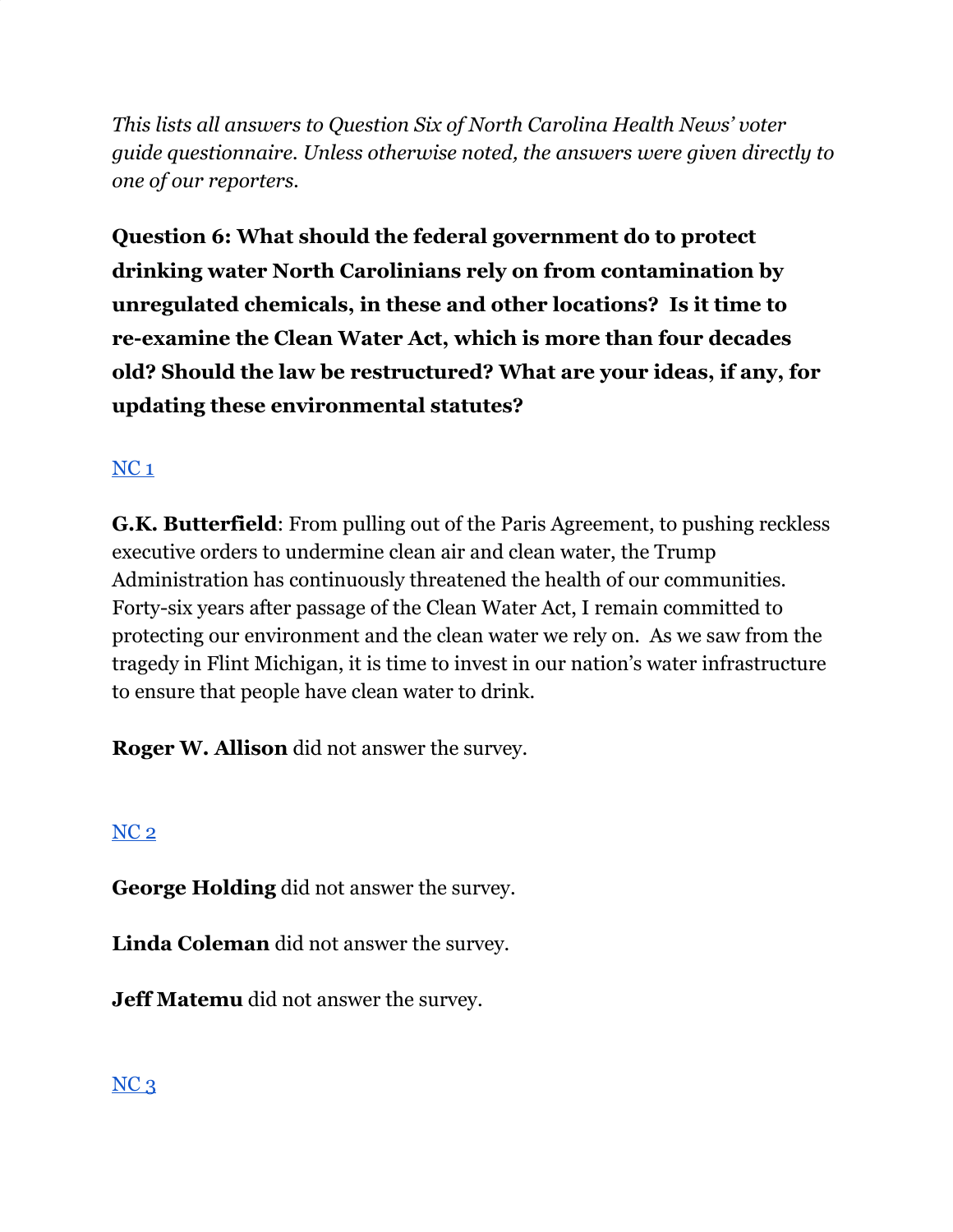**Walter Jones** did not answer the survey.

## $NC<sub>4</sub>$  $NC<sub>4</sub>$

**David Price:** I believe in the wise stewardship of our natural resources and am a strong supporter of efforts to protect the environment and public health. We must continue to build on our important environmental laws – like the Clean Water Act (CWA) and Clean Air Act (CAA) – to ensure a cleaner and healthier environment for future generations. The Clean Water Act was enacted in 1972 in response to heavy contamination brought on by an increase in pollution from industrial manufacturers. Waterways and public health alike were suffering from industrial waste, with the Cuyahoga River notably erupting in flames in 1969.

Despite decades of progress, President Trump has unfortunately rescinded important provisions of this law, specifically the Stream Protection Rule, which was implemented to protect surface and groundwater from coal mining pollution. Additionally, Republicans have attempted time and time again, often through Appropriations riders, to withdraw the Waters of the United States (WOTUS) Rule, which protected the waterways such as intermittent, headwater, and ephemeral streams, sources that provide drinking water to millions of Americans. I have opposed these attempts and believe that the Environmental Protection Agency (EPA) should be empowered to administer the CWA and CAA to best protect Americans. I am also the author of legislation that would promote the installation of cleaner waste management technologies on hog farms, which pose a threat to water quality.

**Barbara Howe**: Protecting the environment is one of the trickiest problems we face as a society. We all want and need clean water and air. Restructuring the law is an absolute must. The Libertarian solution to these issues has always been advocating for strong protections of property rights and holding polluters responsible for the damage they do.

**Steve A. Von Loor** did not answer our survey.

#### $NC<sub>5</sub>$  $NC<sub>5</sub>$

**Virginia Foxx** did not answer the survey.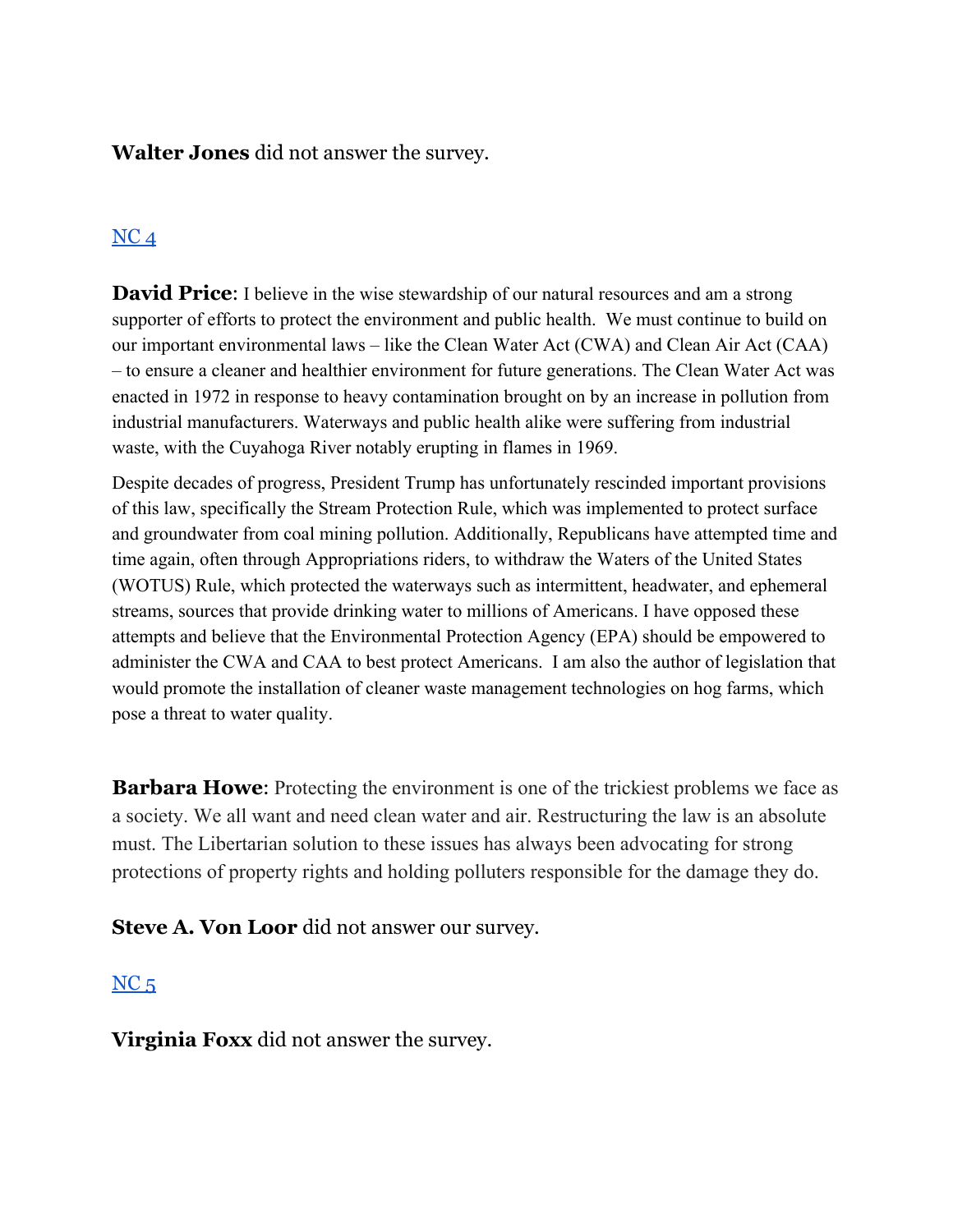**DD Adams:** The current administration is busy repealing protections to our water (air and soil, too) at a time when we need to be even more rigorous in protecting our natural resources. It is time to re-examine the Clean Water Act as we know much more about the dangers of pollution and how to protect our water. I agree with Clean Water Action:

- We need better tools to find more of these chemicals in water and to know what drinking water sources, private drinking water wells, and other water is contaminated
- We need to know where these chemicals are made and used and in what products. We also need to identify how they are getting into the environment and to stop that contamination
- We need better information on effects on our health, on wildlife, and on overall environmental quality
- Costs of clean up should not be paid by taxpayers, but by those responsible for the contamination
- Producers of these chemicals need to be accountable for contamination, and for continuing to make and use these chemicals while withholding evidence of health risks
- Address the issue of unregulated chemicals, such as GenX. Approximately 180,000 chemicals are currently untested. States should be held responsible for allowing chemical discharges

# [NC](https://docs.google.com/document/d/1cAsotr6xS9I-V4NP1ueB3T1dzRsHO07YN2hMv9b4xU0/edit?usp=sharing) 6

**Mark Walker** did not answer our survey.

**Ryan Watts** did not answer our survey.

## [NC](https://docs.google.com/document/d/1QKoGh33FjmS89YNY1wDfJ6fB9ikH0fC117WjizExMhc/edit?usp=sharing) 7

**David Rouzer** did not answer the survey.

**Dr. Kyle Horton**: Having graduated high school in Flint, Michigan and living in Wilmington, I'm both personally and professionally committed to using my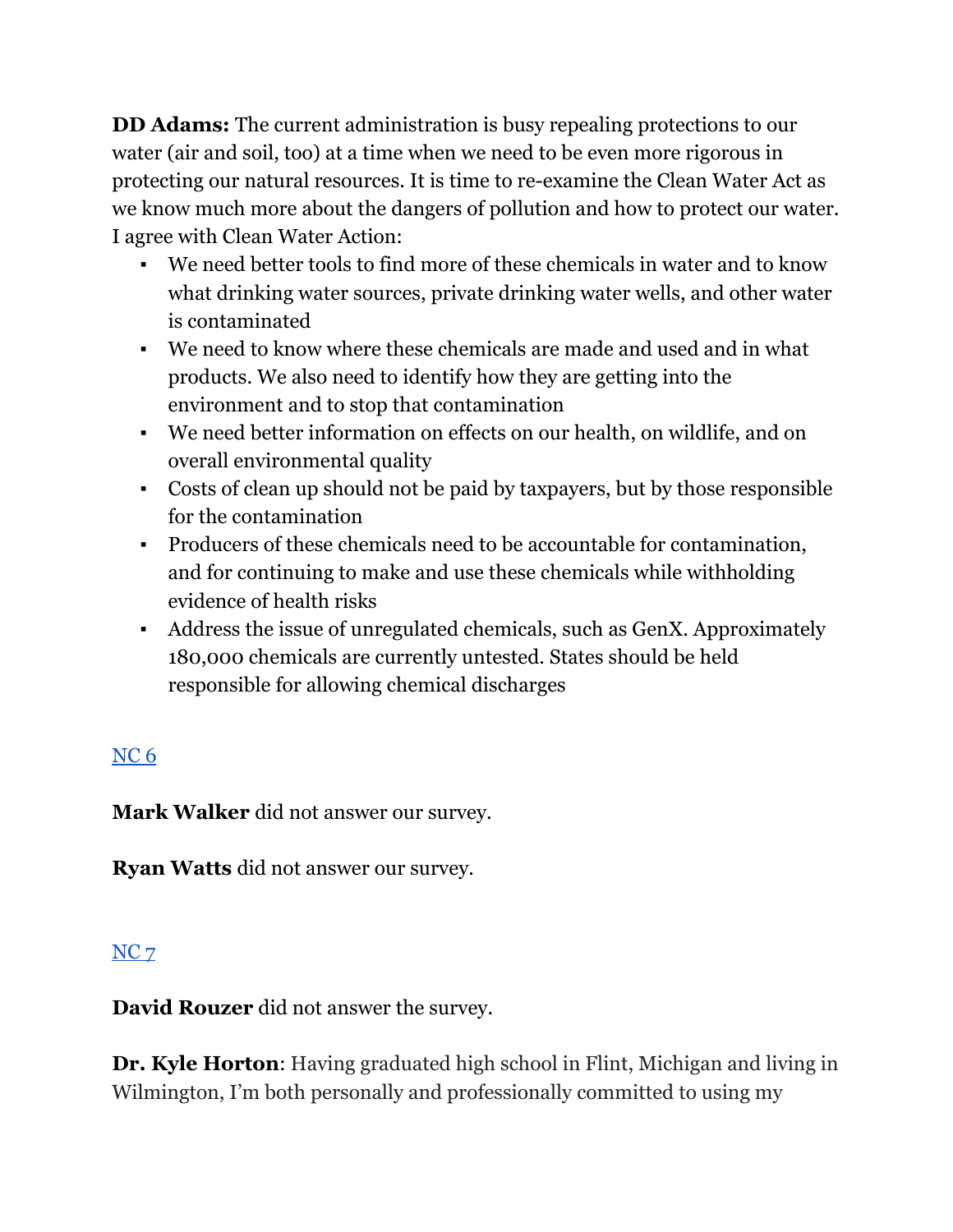medical and public health expertise to clean our water. No kid should ever be a guinea pig at the hands of a Fortune 500 polluter. With chemicals like Gen X also in fire fighting foam and contaminating water around military bases, we need federal legislation to investigate health consequences of these emerging contaminants, and to regulate their clean up. It's time to re-examine the Clean Water Act to address growing challenges from climate change, failing infrastructure and to reflect the latest threats from big polluters. We should defend the Waters of the United States Rule to protect smaller streams, lakes, and creeks that are sources of our drinking water. I'll fight efforts to defund and dismantle the EPA that have been championed by my opponent who funds his campaigns with big polluter and fossil fuel money. I would support expanding participation in the Centers for Disease Control's Environmental Public Health Tracking Network which enables the public and county public health departments to track trends and figure out the burden of disease being caused by toxins in our environment.

### [NC](https://docs.google.com/document/d/1cAsotr6xS9I-V4NP1ueB3T1dzRsHO07YN2hMv9b4xU0/edit?usp=sharing) 8

**Richard Hudson** did not answer our survey.

**Frank McNeill** did not answer our survey.

### [NC](https://docs.google.com/document/d/1cAsotr6xS9I-V4NP1ueB3T1dzRsHO07YN2hMv9b4xU0/edit?usp=sharing) 9

**Mark Harris**: We need to educate all of our people, not only North Carolina, but throughout the nation, on these issues of our environment, and making sure that we're all being good stewards.

I'm not a fan of more regulations. I recycle and my family recycles, not because we're told to by any regulation or law but because we choose to. We want to be good stewards of our environment, this creation that God has created and given us. I think the answer [is] to educate and make sure that everybody knows and understands what's happening in terms of our drinking water and has the facts. That's the most important aspect of it.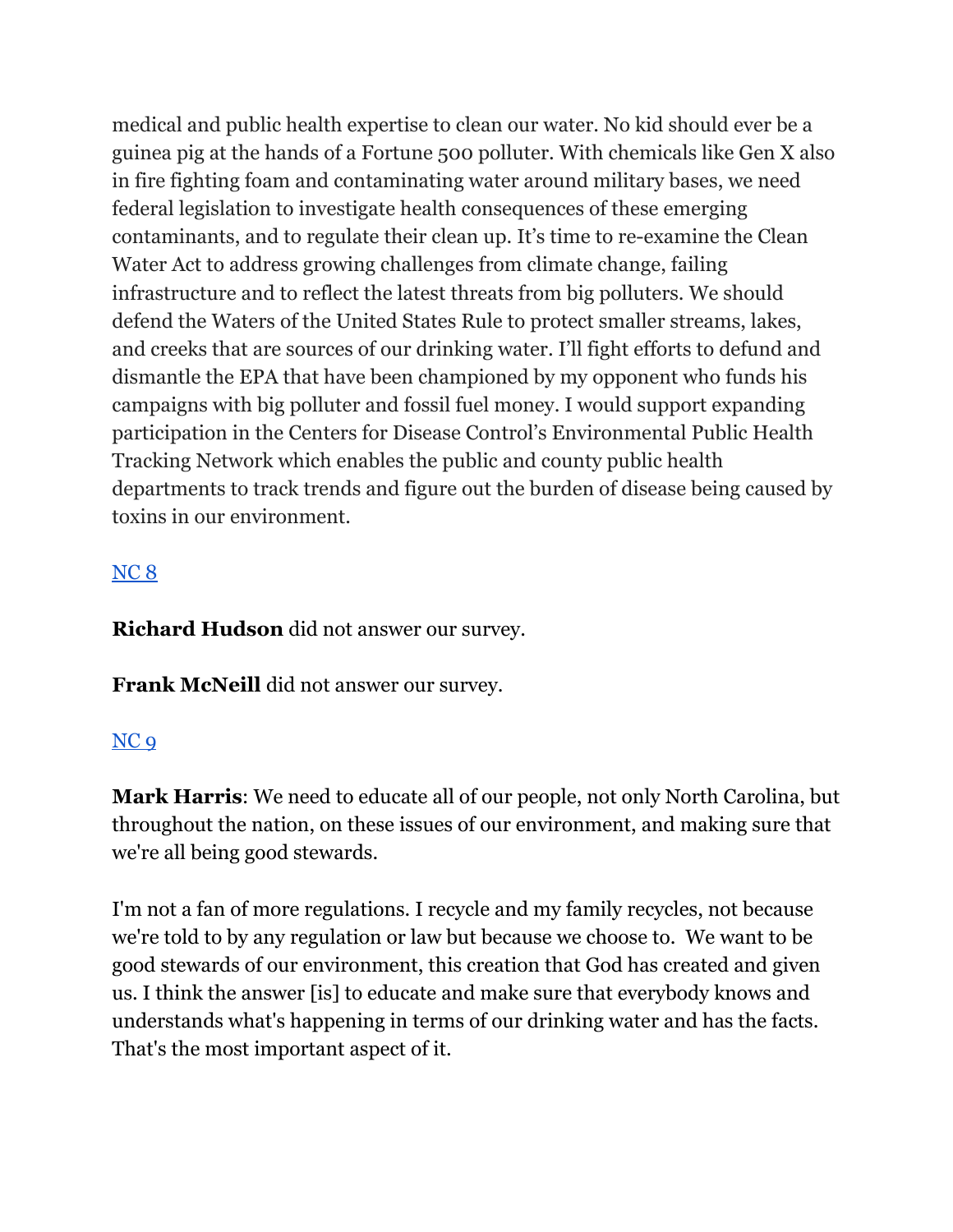*So is there anything you'd say we should do about like DuPont and cameras, chemical contamination of air and drinking water in the Cape Fear River, or, you know, Guilford County Schools have lead in their water, Greensboro has a whole bunch of pls and their water, anything.*

I believe when there are situations that show up like that, those local governments and our state government needs to look at those and put things in place. I believe that you need to set laws and set enforcements and govern the closest to home as you possibly can. And I think empowering state and local to do those things is perfectly fine.

I'm not a fan of Washington setting laws, oftentimes that have unintended consequences to other parts and other regions.

**Dan McCready**: I support the Clean Water Act because no North Carolina family should have unsafe drinking water. At the same time, we need to ensure that the Act is working. In Congress, I will be open to amending the legislation to ensure it's serving its purpose, but we must keep its vital protections.

**Jeff Scott**: The Federal Clean Water Rule is under review. The Supreme court has opined on the contentious issue of the scope of the EPA's power over the waters of the US. I favor limits on the agency's power to expand its own role, for the same reason I oppose mission creep by other agencies. Congress must deliberate in the open over standards before it can authorize powers over navigable waters. The most straightforward case is one where the actions of the polluter are clearly related to specific harms. Beyond that, the standards for pollution control are contentious, and Congress must to design laws around the forecasts of potential harm. Industry cannot promise that its processes won't have side effects and waste or that it can predict accurately the long-term harms.

There are two important examples for North Carolina. One is the possible negligence of hog farms where lack of preparation for a foreseeable event, such as a storm, can lead to animal waste in our rivers. Another is the degradation of the solar panel installations, which are also abundant in the state. Solar energy is an economic experiment built on subsidies for broad adoption. Panels will be decommissioned within 20 years. If the state wants to ward off future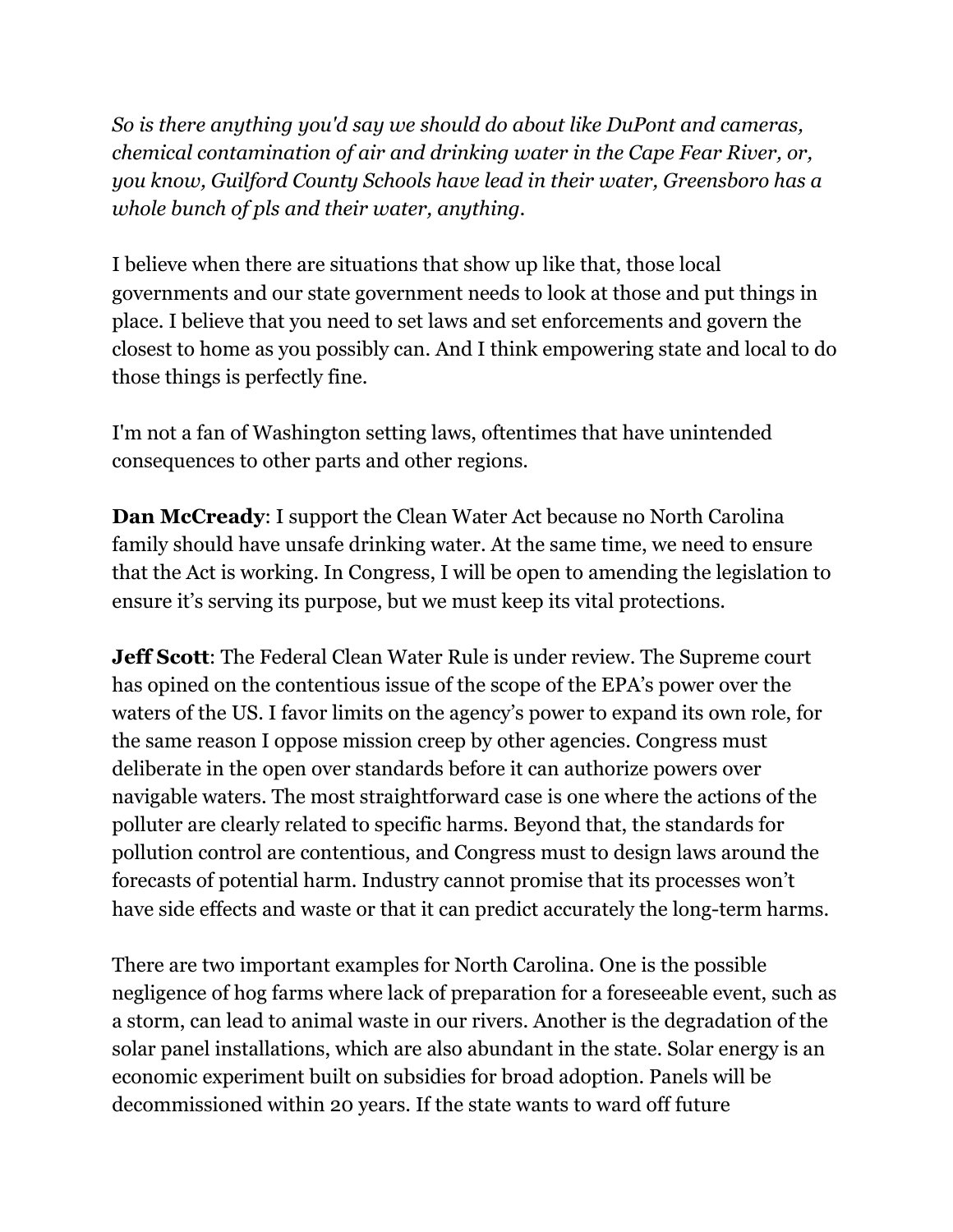contaminations, then the industry itself and the beneficiaries of the subsidies must be held accountable. In the long run, much of that land will need to be reclaimed. North Carolina citizens can demand higher standards of precaution, such as monitoring animal waste facilities and industrial chemical contamination, the cost of which can be paid from the general fund.

## [NC](https://docs.google.com/document/d/1EwcDTcuh6JGaw8mrxqMd1mif60VC1AoJttBCXQFIKtA/edit?usp=sharing) 10

**Patrick McHenry** did not answer our survey.

**David Wilson Brown**: We should revisit that. When regulation is put into place, and it sits there for as long as it does, and advancements in science have occurred[…], we absolutely need to have a review of that legislation to bring it up to modern standards. […] We should hold these corporations accountable for the spills and for the damages that they do. If they can't produce energy or [their] products [with] a plan for their waste, then they need to not be pursuing those areas.

I would like to have a much stronger EPA that's not hobbled by lobbies. We have to recognize how much the regulations that protect our environment have added to our better health. So much of the cost in managing this health crisis could be dealt with by better handling of the environment ahead of time, before they become health crises. Look at what's going on in Flint [and] the costs that [families] have to deal with from the health results of their bad water decisions.

### [NC](https://docs.google.com/document/d/1EwcDTcuh6JGaw8mrxqMd1mif60VC1AoJttBCXQFIKtA/edit?usp=sharing) 11

**Mark Meadows** did not answer our survey.

**Clifton B. Ingram** did not answer our survey.

**Phillip Price:** My opponent [U.S. Rep. Mark Meadows] has voted to repeal the stream protection rule, he did that last year. He's also voted twice to undermine the EPA's power plant regulations. He tends to be on the side of fossil fuel and electricity that's produced by fossil fuels. We need better regulation not less regulation from those industries that pollute our water.